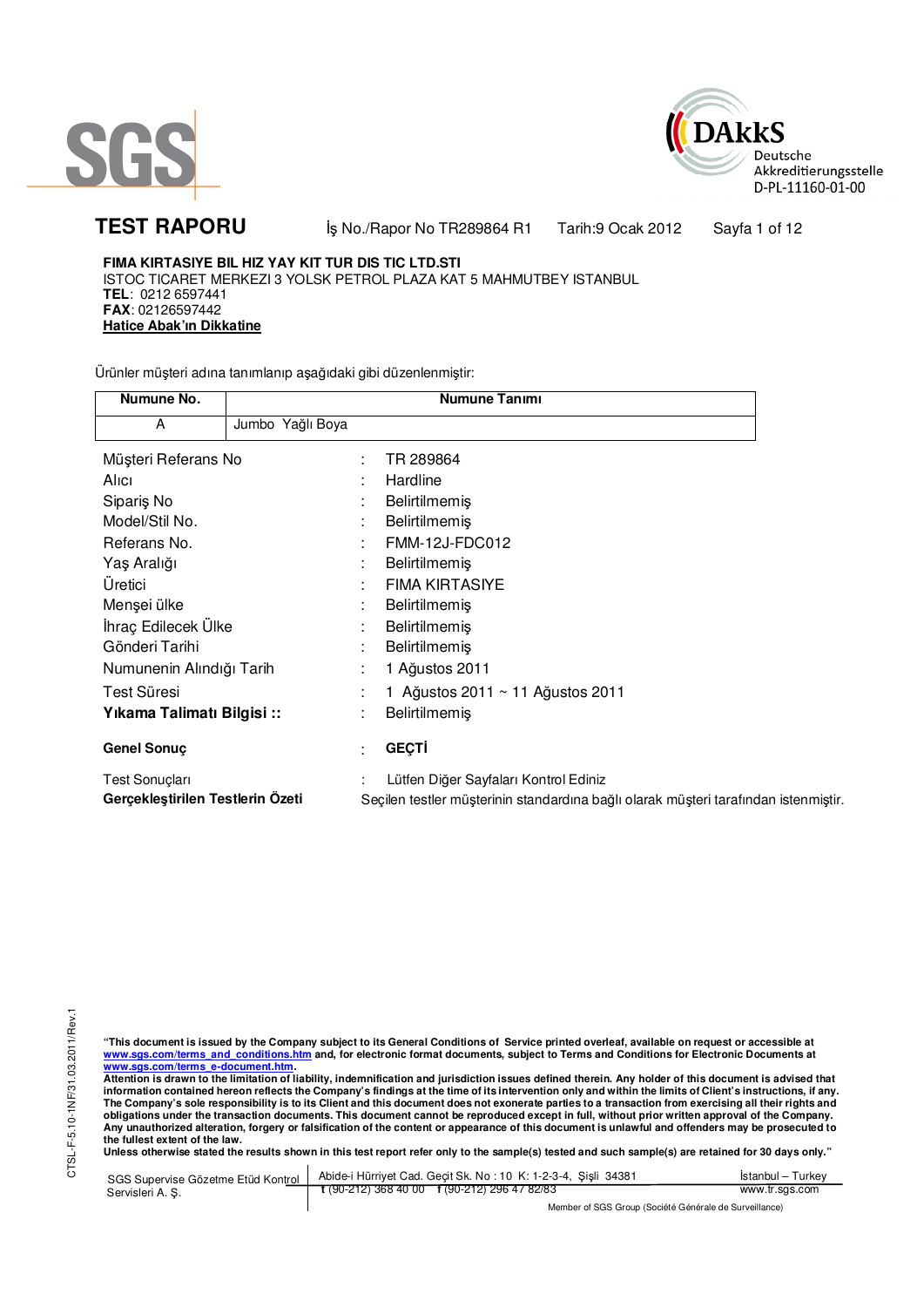



**TEST RAPORU** iş No./Rapor No TR289864 R1 Tarih:9 Ocak 2012 Sayfa 2 of 12

| <b>Test Parameters</b>               | <b>Testler</b> |                |                   |             |  |  |
|--------------------------------------|----------------|----------------|-------------------|-------------|--|--|
| <b>Kimyasal Testler</b>              | $1 + 2 + 3$    | $10 + 11 + 12$ | $\frac{4+5+6}{6}$ | $7 + 8 + 9$ |  |  |
| Azo Dyes (Textile)                   |                |                |                   |             |  |  |
| Phthalates                           |                |                |                   |             |  |  |
| Azo Dyes (Textile LFGB)              |                |                |                   |             |  |  |
| Allergenous Disperse Dyes            |                |                |                   |             |  |  |
| <b>Migration of Certain Elements</b> |                |                |                   |             |  |  |

| <b>Test Parameters</b>               | <b>Result</b> |  |  |  |  |
|--------------------------------------|---------------|--|--|--|--|
| <b>Kimyasal Testler</b>              |               |  |  |  |  |
| Allergenous Disperse Dyes            |               |  |  |  |  |
| <b>Migration of Certain Elements</b> |               |  |  |  |  |

"This document is issued by the Company subject to its General Conditions of Service printed overleaf, available on request or accessible at<br>www.sgs.com/terms\_and\_conditions.htm\_and, for electronic format documents, subjec <mark>www.sgs.com/terms\_e-document.htm.</mark><br>Attention is drawn to the limitation of liability, indemnification and jurisdiction issues defined therein. Any holder of this document is advised that

information contained hereon reflects the Company's findings at the time of its intervention only and within the limits of Client's instructions, if any.<br>The Company's sole responsibility is to its Client and this document obligations under the transaction documents. This document cannot be reproduced except in full, without prior written approval of the Company.<br>Any unauthorized alteration, forgery or falsification of the content or appeara

SGS Supervise Gözetme Etüd Kontrol Servisleri A. Ş. Abide-i Hürriyet Cad. Geçit Sk. No : 10 K: 1-2-3-4, Şişli 34381 **t** (90-212) 368 40 00 **f** (90-212) 296 47 82/83 İstanbul – Turkey www.tr.sgs.com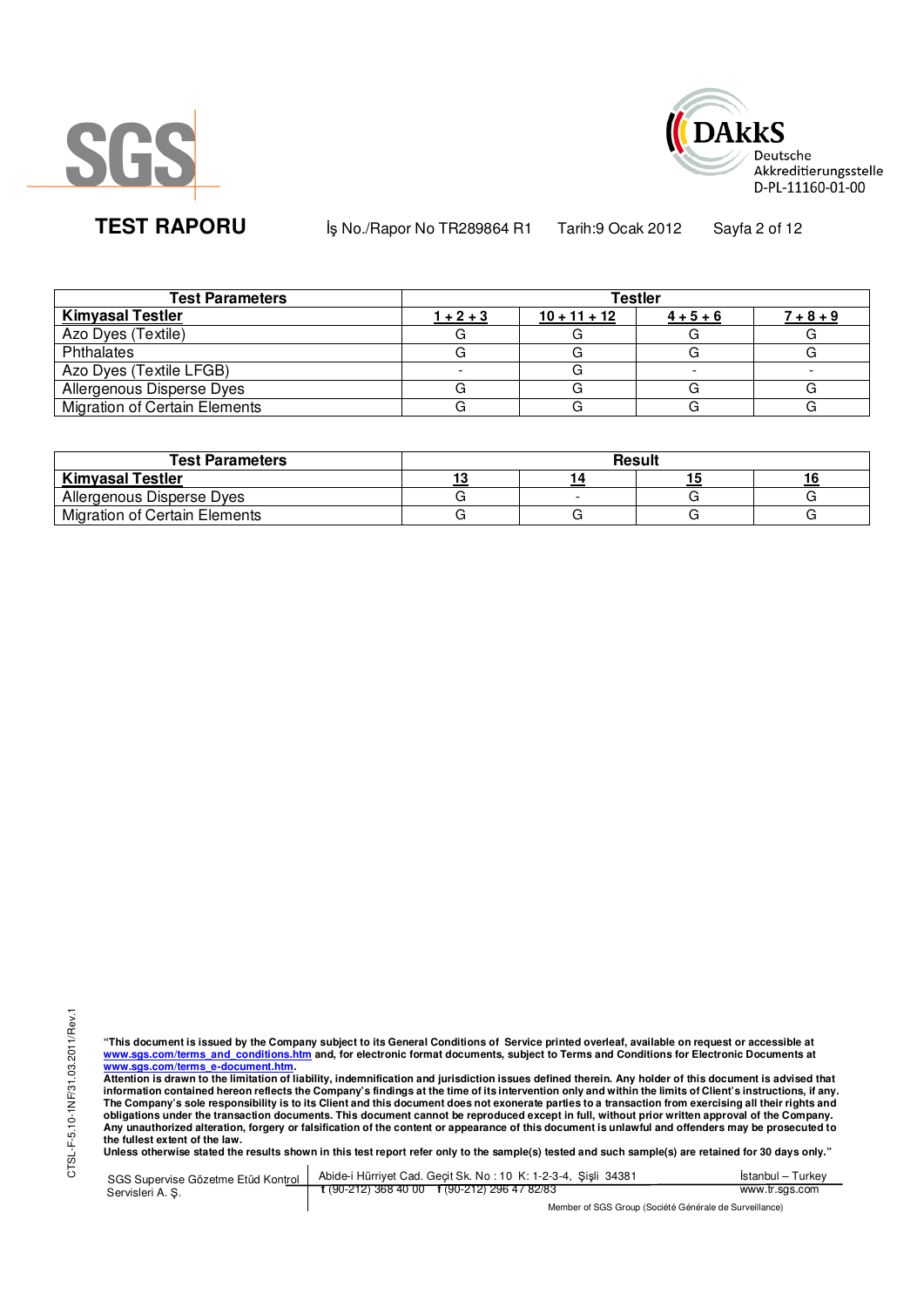



**TEST RAPORU** iş No./Rapor No TR289864 R1 Tarih:9 Ocak 2012 Sayfa 3 of 12

| Remarks        |                                                                                        | $G = M\ddot{\mu}$ şteri standardına uygun                                                                                                                                       |
|----------------|----------------------------------------------------------------------------------------|---------------------------------------------------------------------------------------------------------------------------------------------------------------------------------|
|                |                                                                                        | $K = M\ddot{\mu}$ şteri standardına uygun değil                                                                                                                                 |
|                |                                                                                        | = Sınır değer belirtilmedi                                                                                                                                                      |
|                |                                                                                        | $#$ = For 2-composite mix with results exceeding one half of the relevant                                                                                                       |
|                |                                                                                        | requirements or 3-composite mix with results exceeding one third of the                                                                                                         |
|                |                                                                                        | relevant requirements, the composite sample may have the possibility of                                                                                                         |
|                |                                                                                        | one or more components that can lead to a failure result, therefore, it is                                                                                                      |
|                |                                                                                        | recommended to test on individual basis.                                                                                                                                        |
| Notes:         |                                                                                        | Conclusions on meet/fail are based on the test result from the actual sampling of the received sample(s).                                                                       |
|                | standard.                                                                              | The composite sampling method is based on the client's special request and is a modification from the testing                                                                   |
|                | The test results relate to the tested items only.                                      |                                                                                                                                                                                 |
|                | Test reports without SGS seal and authorised signatures are invalid.                   |                                                                                                                                                                                 |
|                | Reported results do not include uncertainties.                                         | The reported expanded uncertainty is based on a standard uncertainty multiplied by a coverage factor k=2, providing a level of confidence of approximately 95%. The uncertainty |
|                | evaluation has been carried out in accordance with UKAS and DAkkS requirements.        |                                                                                                                                                                                 |
|                | interpretations expressed herein are outside the scope of UKAS or DAkkS Accreditation. | In this Test Report tests marked (1) are included in the UKAS Accreditation Scope, marked (2) are included in the DAkkS Accreditation Scope of this Laboratory. Opinions and    |
|                |                                                                                        |                                                                                                                                                                                 |
|                |                                                                                        | NOTE: IN THIS REVISED-1 REPORT ALLERGENOUS DISPERSE DYES RESULT AND MIGRATION OF CERTAIN ELEMENTS                                                                               |
|                | RESULTS WERE ADDED BY THE REQUEST OF THE APPLICANT.                                    |                                                                                                                                                                                 |
|                |                                                                                        |                                                                                                                                                                                 |
|                | THIS REPORT SUPERSEDES OUR REPORT NO: 289864 DATED 11.08.2011                          |                                                                                                                                                                                 |
|                |                                                                                        |                                                                                                                                                                                 |
|                |                                                                                        |                                                                                                                                                                                 |
|                | Issued in Istanbul                                                                     |                                                                                                                                                                                 |
|                | Signed for and on behalf of                                                            |                                                                                                                                                                                 |
|                | SGS Supervise Gözetme Etüd                                                             |                                                                                                                                                                                 |
|                | Kontrol Servisleri A.Ş.                                                                |                                                                                                                                                                                 |
|                |                                                                                        |                                                                                                                                                                                 |
| Nilay Gültekin |                                                                                        | Ayse Cimen                                                                                                                                                                      |
|                | <b>Customer Services Team Leader</b>                                                   | <b>Customer Services Manager</b>                                                                                                                                                |
|                |                                                                                        |                                                                                                                                                                                 |
|                |                                                                                        |                                                                                                                                                                                 |
|                |                                                                                        |                                                                                                                                                                                 |
|                |                                                                                        |                                                                                                                                                                                 |
|                |                                                                                        |                                                                                                                                                                                 |
|                |                                                                                        |                                                                                                                                                                                 |
|                |                                                                                        |                                                                                                                                                                                 |
|                |                                                                                        |                                                                                                                                                                                 |
|                |                                                                                        |                                                                                                                                                                                 |
|                |                                                                                        |                                                                                                                                                                                 |
|                |                                                                                        |                                                                                                                                                                                 |
|                |                                                                                        |                                                                                                                                                                                 |
| δ              |                                                                                        |                                                                                                                                                                                 |

CTSL-F-5.10-1NF/31.03.2011/Rev.1 CTSL-F-5.10-1NF/31.03.2011/F

"This document is issued by the Company subject to its General Conditions of Service printed overleaf, available on request or accessible at<br>www.sgs.com/terms\_and\_conditions.htm\_and, for electronic format documents, subjec

<mark>www.sgs.com/terms\_e-document.htm.</mark><br>Attention is drawn to the limitation of liability, indemnification and jurisdiction issues defined therein. Any holder of this document is advised that information contained hereon reflects the Company's findings at the time of its intervention only and within the limits of Client's instructions, if any.<br>The Company's sole responsibility is to its Client and this document obligations under the transaction documents. This document cannot be reproduced except in full, without prior written approval of the Company.<br>Any unauthorized alteration, forgery or falsification of the content or appeara

SGS Supervise Gözetme Etüd Kontrol Servisleri A. Ş. Abide-i Hürriyet Cad. Geçit Sk. No : 10 K: 1-2-3-4, Şişli 34381 **t** (90-212) 368 40 00 **f** (90-212) 296 47 82/83 İstanbul – Turkey www.tr.sgs.com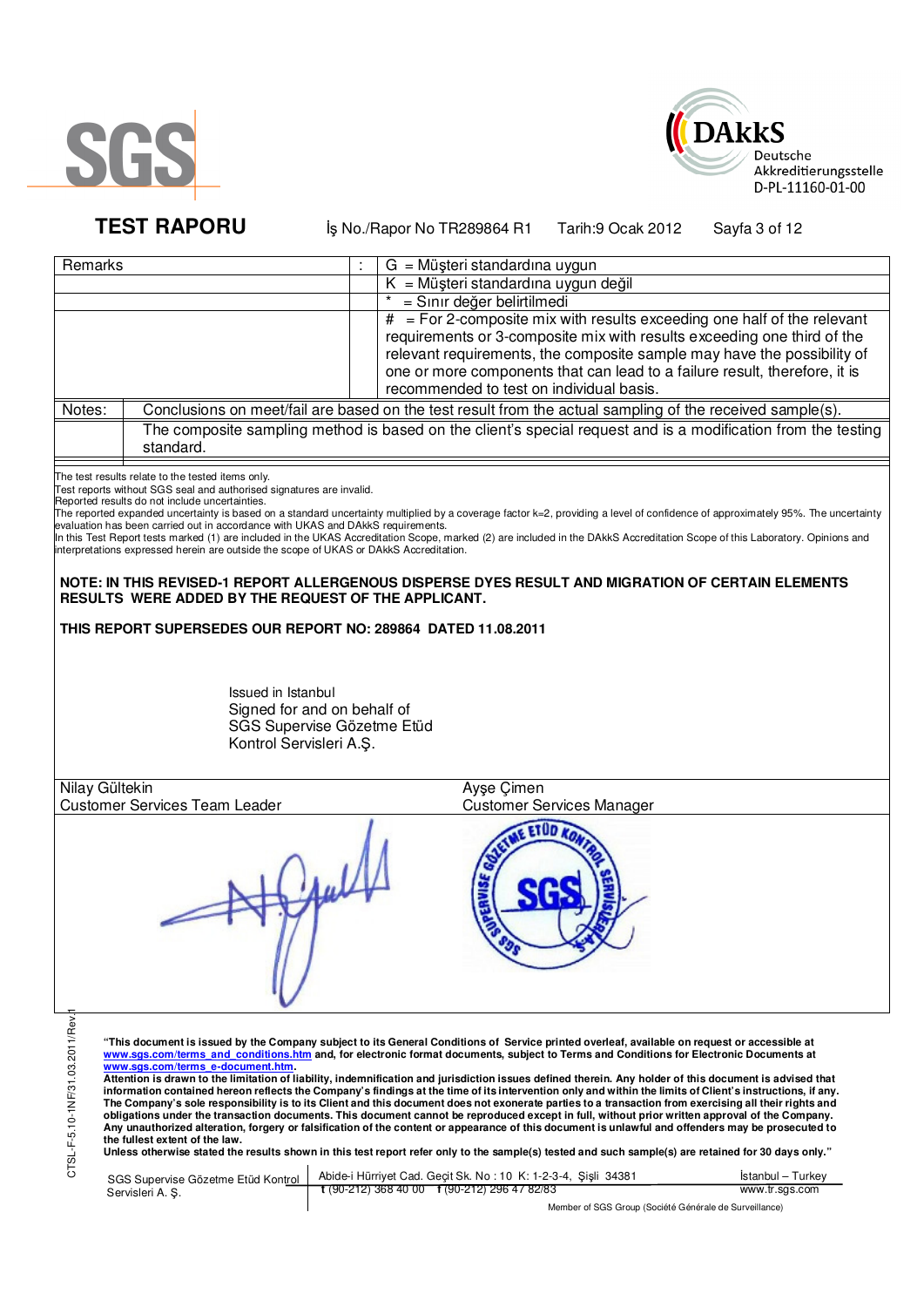



**TEST RAPORU** iş No./Rapor No TR289864 R1 Tarih:9 Ocak 2012 Sayfa 4 of 12

## **Component List / List of Materials for Chemical Test**

| Sample No. | <b>Sample Description</b> | Sample Colour | <b>Material No.</b> | Component       | <b>Material</b> | Colour       |
|------------|---------------------------|---------------|---------------------|-----------------|-----------------|--------------|
| A          | Jumbo wax crayon          | Purple        |                     | Wax crayon      | Dye             | Purple       |
| A          | Jumbo wax crayon          | <b>Black</b>  | 2                   | Wax crayon      | Dye             | <b>Black</b> |
| A          | Jumbo wax crayon          | Dark blue     | 3                   | Wax crayon      | Dye             | Dark blue    |
| A          | Jumbo wax crayon          | Blue          | 4                   | Wax crayon      | Dye             | Blue         |
|            | Jumbo wax crayon          |               |                     | Wax crayon      |                 | Light        |
| A          |                           | Light green   | 5                   |                 | Dye             | green        |
| A          | Jumbo wax crayon          | Green         | 6                   | Wax crayon      | Dye             | Green        |
| A          | Jumbo wax crayon          | <b>Brown</b>  | 7                   | Wax crayon      | Dye             | Brown        |
| A          | Jumbo wax crayon          | Light pink    | 8                   | Wax crayon      | Dye             | Light pink   |
| A          | Jumbo wax crayon          | Pink          | 9                   | Wax crayon      | Dye             | Pink         |
| A          | Jumbo wax crayon          | Yellow        | 10                  | Wax crayon      | <b>Dye</b>      | Yellow       |
| A          | Jumbo wax crayon          | Orange        | 11                  | Wax crayon      | Dye             | Orange       |
| A          | Jumbo wax crayon          | Red           | 12                  | Wax crayon      | Dye             | Red          |
|            | Jumbo wax crayon          |               |                     | Cover of the    |                 |              |
| A          |                           | Multicolour   | 13                  | dyes            | Paper           | Multicolour  |
|            | Jumbo wax crayon          |               |                     | White plastic   |                 |              |
| A          |                           | White         | 14                  | box             | Plastic         | White        |
|            | Jumbo wax crayon          |               |                     | Red white black | Paper           |              |
|            |                           |               |                     | printed paper   |                 |              |
| A          |                           | Multicolour   | 15                  | box             |                 | Multicolour  |
|            | Jumbo wax crayon          |               |                     | Bear printed    | Paper           |              |
| A          |                           | Multicolour   | 16                  | area            |                 | Multicolour  |

CTSL-F-5.10-1NF/31.03.2011/Rev.1 CTSL-F-5.10-1NF/31.03.2011/Rev.1

"This document is issued by the Company subject to its General Conditions of Service printed overleaf, available on request or accessible at<br>www.sgs.com/terms\_and\_conditions.htm\_and, for electronic format documents, subjec <mark>www.sgs.com/terms\_e-document.htm.</mark><br>Attention is drawn to the limitation of liability, indemnification and jurisdiction issues defined therein. Any holder of this document is advised that

information contained hereon reflects the Company's findings at the time of its intervention only and within the limits of Client's instructions, if any.<br>The Company's sole responsibility is to its Client and this document **obligations under the transaction documents. This document cannot be reproduced except in full, without prior written approval of the Company. Any unauthorized alteration, forgery or falsification of the content or appearance of this document is unlawful and offenders may be prosecuted to the fullest extent of the law.** 

**Unless otherwise stated the results shown in this test report refer only to the sample(s) tested and such sample(s) are retained for 30 days only."** 

SGS Supervise Gözetme Etüd Kontrol Servisleri A. Ş. Abide-i Hürriyet Cad. Geçit Sk. No : 10 K: 1-2-3-4, Şişli 34381 **t** (90-212) 368 40 00 **f** (90-212) 296 47 82/83 İstanbul – Turkey www.tr.sgs.com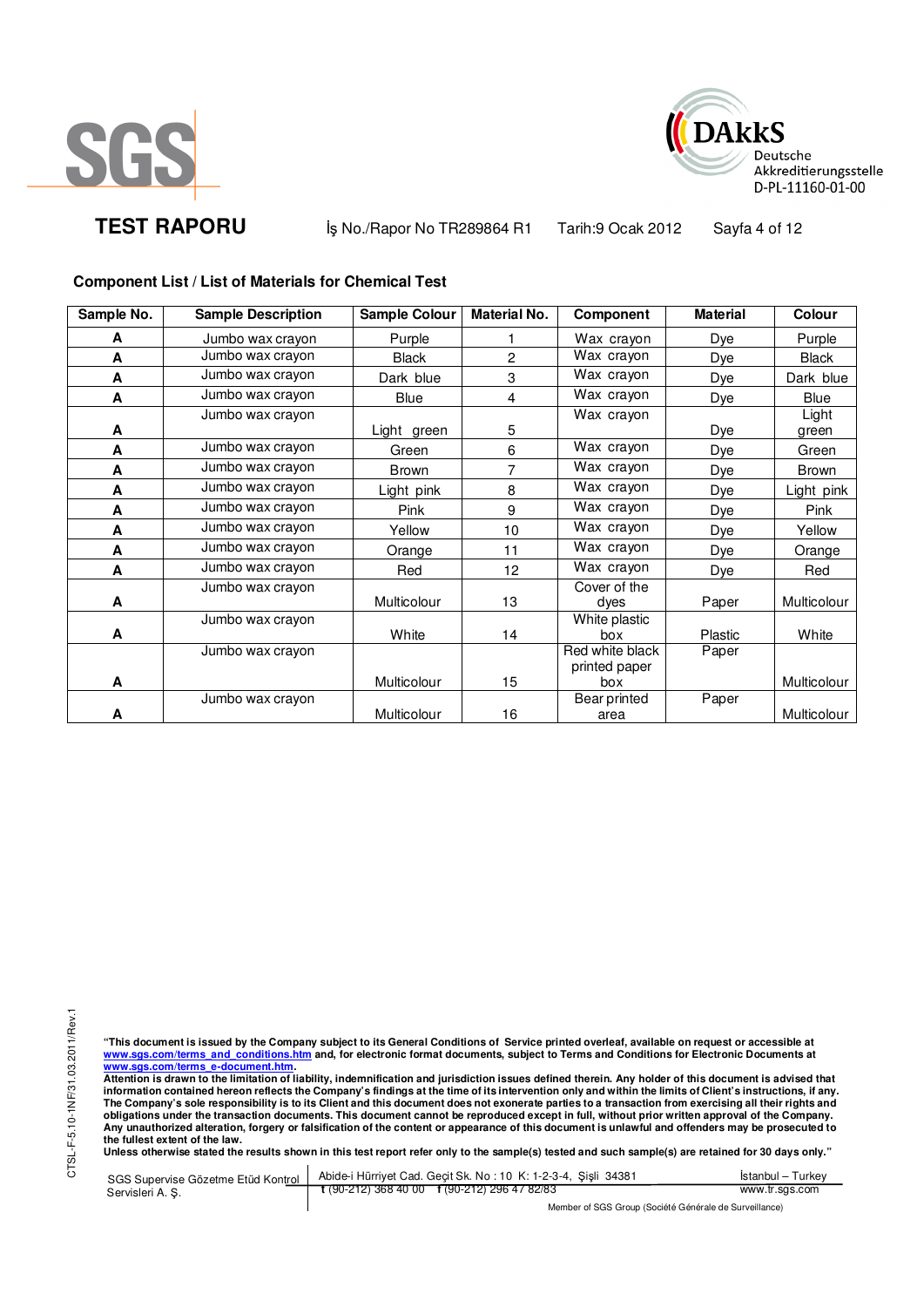



**TEST RAPORU** iş No./Rapor No TR289864 R1 Tarih:9 Ocak 2012 Sayfa 5 of 12

**Detail Test Result:**

| <b>Azo Dyes (Textile)<sup>2</sup></b>                                                                                                                                                                                                                                         |                |             |             |             |
|-------------------------------------------------------------------------------------------------------------------------------------------------------------------------------------------------------------------------------------------------------------------------------|----------------|-------------|-------------|-------------|
| ACCORDING TO BS EN 14362-1:2003 - ANALYSIS BY GC-MS/HPLC-DAD<br>Test Method:                                                                                                                                                                                                  |                |             |             |             |
| <b>Component</b>                                                                                                                                                                                                                                                              | Cas No         | $1 + 2 + 3$ | $4 + 5 + 6$ | $7 + 8 + 9$ |
| 4-Aminobiphenyl                                                                                                                                                                                                                                                               | $92 - 67 - 1$  | n.d.        | n.d.        | n.d.        |
| Benzidine                                                                                                                                                                                                                                                                     | 92-87-5        | n.d.        | n.d.        | n.d.        |
| 4-Chlor-o-toluidine                                                                                                                                                                                                                                                           | 95-69-2        | n.d.        | n.d.        | n.d.        |
| 2-Naphthylamine                                                                                                                                                                                                                                                               | $91 - 59 - 8$  | n.d.        | n.d.        | n.d.        |
| o-Aminoazotoluene                                                                                                                                                                                                                                                             | 97-56-3        | n.d.        | n.d.        | n.d.        |
| 5-nitro-o-toluidine / 2-Amino-4-nitrotoluene                                                                                                                                                                                                                                  | 99-55-8        | n.d.        | n.d.        | n.d.        |
| 4-Chloroaniline                                                                                                                                                                                                                                                               | 106-47-8       | n.d.        | n.d.        |             |
| 4-methoxy-m-phenylenediamine / 2,4-Diaminoanisole                                                                                                                                                                                                                             | 615-05-4       |             | n.d.        | n.d.        |
| 4,4'-Diaminodiphenylmethane                                                                                                                                                                                                                                                   | 101-77-9       | n.d.        | n.d.        | n.d.        |
| 3,3'-Dichlorobenzidine                                                                                                                                                                                                                                                        | $91 - 94 - 1$  | n.d.        | n.d.        | n.d.        |
| 3,3'-Dimethoxybenzidine                                                                                                                                                                                                                                                       | 119-90-4       | n.d.        | n.d.        | n.d.        |
| 3,3'-Dimethylbenzidine                                                                                                                                                                                                                                                        | 119-93-7       | n.d.        | n.d.        | n.d.        |
| 4,4'-methylenedi-o-toluidine /                                                                                                                                                                                                                                                |                | n.d.        | n.d.        | n.d.        |
| 3,3'-Dimethyl-4,4'-diaminodiphenylmethane                                                                                                                                                                                                                                     | 838-88-0       |             |             |             |
| p-Cresidine                                                                                                                                                                                                                                                                   | $120 - 71 - 8$ | n.d.        | n.d.        | n.d.        |
| 4,4'-Methylene-bis-(2-chloroaniline)                                                                                                                                                                                                                                          | $101 - 14 - 4$ | n.d.        | n.d.        | n.d.        |
| 4,4'-Oxydianiline                                                                                                                                                                                                                                                             | 101-80-4       |             | n.d.        | n.d.        |
| 4,4'-Thiodianiline                                                                                                                                                                                                                                                            | 139-65-1       | n.d.        | n.d.        | n.d.        |
| o-Toluidine                                                                                                                                                                                                                                                                   | 95-53-4        | n.d.        | n.d.        | n.d.        |
| 4-methyl-m-phenylenediamine / 2,4-Toluylendiamine                                                                                                                                                                                                                             | 95-80-7        | n.d.        | n.d.        | n.d.        |
| 2,4,5-Trimethylaniline                                                                                                                                                                                                                                                        | $137 - 17 - 7$ | n.d.        | n.d.        | n.d.        |
| **4-aminoazobenzene                                                                                                                                                                                                                                                           | 60-09-3        | n.d.        | n.d.        | n.d.        |
| O-Anisidine                                                                                                                                                                                                                                                                   | $90 - 04 - 0$  | n.d.        | n.d.        | n.d.        |
|                                                                                                                                                                                                                                                                               | Sonuç          | Geçti       | Geçti       | Geçti       |
| $Note(s)$ :                                                                                                                                                                                                                                                                   |                |             |             |             |
| $n.d. = not detected$                                                                                                                                                                                                                                                         |                |             |             |             |
| $* =$ exceed the limit                                                                                                                                                                                                                                                        |                |             |             |             |
| Detection Limit = 5 mg/kg (for individual compound)                                                                                                                                                                                                                           |                |             |             |             |
| Requirement by the client=<br>30 mg/kg                                                                                                                                                                                                                                        |                |             |             |             |
| * * Test result for 4-aminoazobenzene (CAS no.: 60-09-3) is considered as "not detected" (i.e. <5mg/kg) since both aniline<br>Remark:<br>and/or 1,4-phenylenediamine is not found (i.e. <5mg/kg) by mentioned test method.<br>Max. limit specified by EU directive 2002/61/EC |                |             |             |             |
| ± 30%<br>Total Uncertainty =                                                                                                                                                                                                                                                  |                |             |             |             |

CTSL-F-5.10-1NF/31.03.2011/Rev.1 CTSL-F-5.10-1NF/31.03.2011/Rev.1

"This document is issued by the Company subject to its General Conditions of Service printed overleaf, available on request or accessible at<br>www.sgs.com/terms\_and\_conditions.htm\_and, for electronic format documents, subjec

<mark>www.sgs.com/terms\_e-document.htm.</mark><br>Attention is drawn to the limitation of liability, indemnification and jurisdiction issues defined therein. Any holder of this document is advised that information contained hereon reflects the Company's findings at the time of its intervention only and within the limits of Client's instructions, if any.<br>The Company's sole responsibility is to its Client and this document obligations under the transaction documents. This document cannot be reproduced except in full, without prior written approval of the Company.<br>Any unauthorized alteration, forgery or falsification of the content or appeara

**Unless otherwise stated the results shown in this test report refer only to the sample(s) tested and such sample(s) are retained for 30 days only."** 

| SGS Supervise Gözetme Etüd Kontrol 1 | Abide-i Hürrivet Cad. Gecit Sk. No: 10 K: 1-2-3-4, Sisli 34381 | Istanbul – Turkey |
|--------------------------------------|----------------------------------------------------------------|-------------------|
| Servisleri A. S.                     | $\frac{1}{2}$ (90-212) 368 40 00 f (90-212) 296 47 82/83       | www.tr.sgs.com    |
|                                      | Member of SGS Group (Société Générale de Surveillance)         |                   |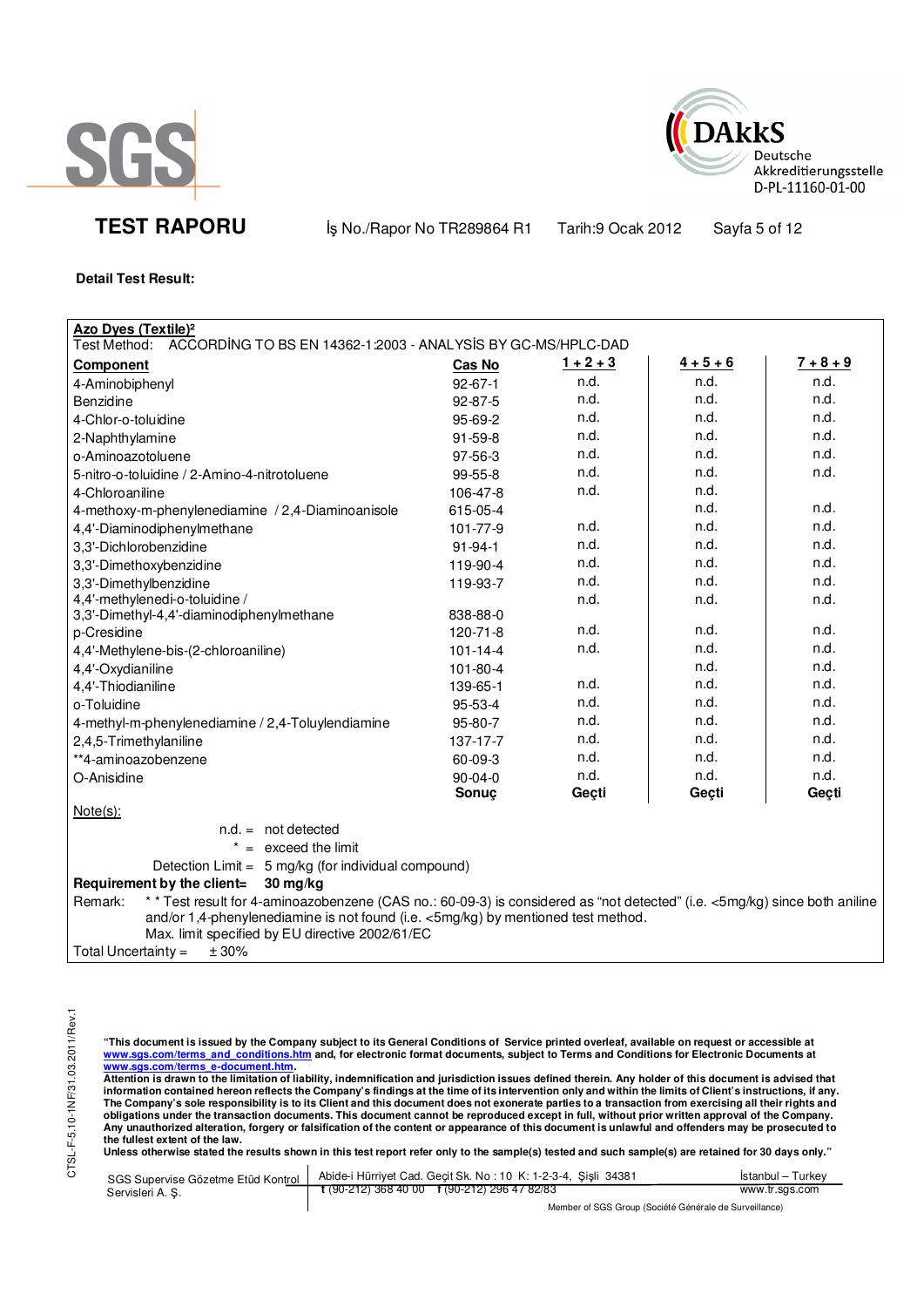



**TEST RAPORU** iş No./Rapor No TR289864 R1 Tarih:9 Ocak 2012 Sayfa 6 of 12

| <b>Azo Dyes (Textile LFGB)<sup>2</sup></b>                                                                                   |                |                |  |  |
|------------------------------------------------------------------------------------------------------------------------------|----------------|----------------|--|--|
| Test Method:<br>ACCORDING TO BS EN 14362-1:2003 § 64 LFGB BVL B 82.02-9:2008 - ANALYSIS BY GC-MS                             |                |                |  |  |
| <b>Component</b>                                                                                                             | Cas No         | $10 + 11 + 12$ |  |  |
| 4-Aminobiphenyl                                                                                                              | $92 - 67 - 1$  | n.d.           |  |  |
| Benzidine                                                                                                                    | $92 - 87 - 5$  | n.d.           |  |  |
| 4-Chlor-o-toluidine                                                                                                          | $95-69-2$      | n.d.           |  |  |
| 2-Naphthylamine                                                                                                              | $91 - 59 - 8$  | n.d.           |  |  |
| o-Aminoazotoluene                                                                                                            | 97-56-3        | n.d.           |  |  |
| 5-nitro-o-toluidine / 2-Amino-4-nitrotoluene                                                                                 | 99-55-8        | n.d.           |  |  |
| 4-Chloroaniline                                                                                                              | 106-47-8       | n.d.           |  |  |
| 4-methoxy-m-phenylenediamine / 2,4-Diaminoanisole                                                                            | 615-05-4       | n.d.           |  |  |
| 4,4'-Diaminodiphenylmethane                                                                                                  | 101-77-9       | n.d.           |  |  |
| 3,3'-Dichlorobenzidine                                                                                                       | $91 - 94 - 1$  | n.d.           |  |  |
| 3,3'-Dimethoxybenzidine                                                                                                      | 119-90-4       | n.d.           |  |  |
| 3,3'-Dimethylbenzidine                                                                                                       | 119-93-7       | n.d.           |  |  |
| 4,4'-methylenedi-o-toluidine /                                                                                               |                | n.d.           |  |  |
| 3,3'-Dimethyl-4,4'-diaminodiphenylmethane                                                                                    | 838-88-0       |                |  |  |
| p-Cresidine                                                                                                                  | 120-71-8       | n.d.           |  |  |
| 4,4'-Methylene-bis-(2-chloroaniline)                                                                                         | $101 - 14 - 4$ | n.d.           |  |  |
| 4,4'-Oxydianiline                                                                                                            | 101-80-4       | n.d.           |  |  |
| 4,4'-Thiodianiline                                                                                                           | 139-65-1       | n.d.           |  |  |
| o-Toluidine                                                                                                                  | 95-53-4        | n.d.           |  |  |
| 4-methyl-m-phenylenediamine / 2,4-Toluylendiamine                                                                            | 95-80-7        | n.d.           |  |  |
| 2,4,5-Trimethylaniline                                                                                                       | 137-17-7       | n.d.           |  |  |
| *4-aminoazobenzene                                                                                                           | 60-09-3        | n.d.           |  |  |
| O-Anisidine                                                                                                                  | $90 - 04 - 0$  | n.d.           |  |  |
|                                                                                                                              | Sonuç          | Geçti          |  |  |
| $Note(s)$ :                                                                                                                  |                |                |  |  |
| $n.d. = not detected$                                                                                                        |                |                |  |  |
| $* =$ exceed the limit                                                                                                       |                |                |  |  |
| Detection Limit = 5 mg/kg (for individual compound)                                                                          |                |                |  |  |
| Requirement by the client=<br>$30 \,\mathrm{mg/kg}$                                                                          |                |                |  |  |
| * The BS EN 14362-1 method will enable further cleavage of 4-aminoazobenzene to non-forbidden amines: aniline and<br>Remark: |                |                |  |  |
| 1,4-phenylenediamine, therefore, the test method of § 64 LFGB, BVL, B 82.02.9 was employed to verify the presence of         |                |                |  |  |
|                                                                                                                              |                |                |  |  |
|                                                                                                                              |                |                |  |  |
| 4-aminoazobenzene.<br>Max. limit specified by EU directive 2002/61/EC<br>Total uncertainty: ±30%                             |                |                |  |  |

"This document is issued by the Company subject to its General Conditions of Service printed overleaf, available on request or accessible at<br>www.sgs.com/terms\_and\_conditions.htm\_and, for electronic format documents, subjec

<u>www.sgs.com/terms\_e-document.htm.</u><br>Attention is drawn to the limitation of liability, indemnification and jurisdiction issues defined therein. Any holder of this document is advised that<br>information contained hereon refle obligations under the transaction documents. This document cannot be reproduced except in full, without prior written approval of the Company.<br>Any unauthorized alteration, forgery or falsification of the content or appeara

**Unless otherwise stated the results shown in this test report refer only to the sample(s) tested and such sample(s) are retained for 30 days only."** 

|                 | SGS Supervise Gözetme Etüd Kontrol   Abide-i Hürriyet Cad. Geçit Sk. No: 10 K: 1-2-3-4, Şişli 34381       | İstanbul – Turkev |
|-----------------|-----------------------------------------------------------------------------------------------------------|-------------------|
| Servisleri A.S. | $\frac{1}{2}$ (90-212) 368 40 00 $\frac{1}{2}$ (90-212) 296 47 82/83                                      | www.tr.sgs.com    |
|                 | $M_{\rm BH}$ . The state of $\sim$ $\sim$ $M_{\rm BH}$ is the state of $M_{\rm BH}$ . The state of $\sim$ |                   |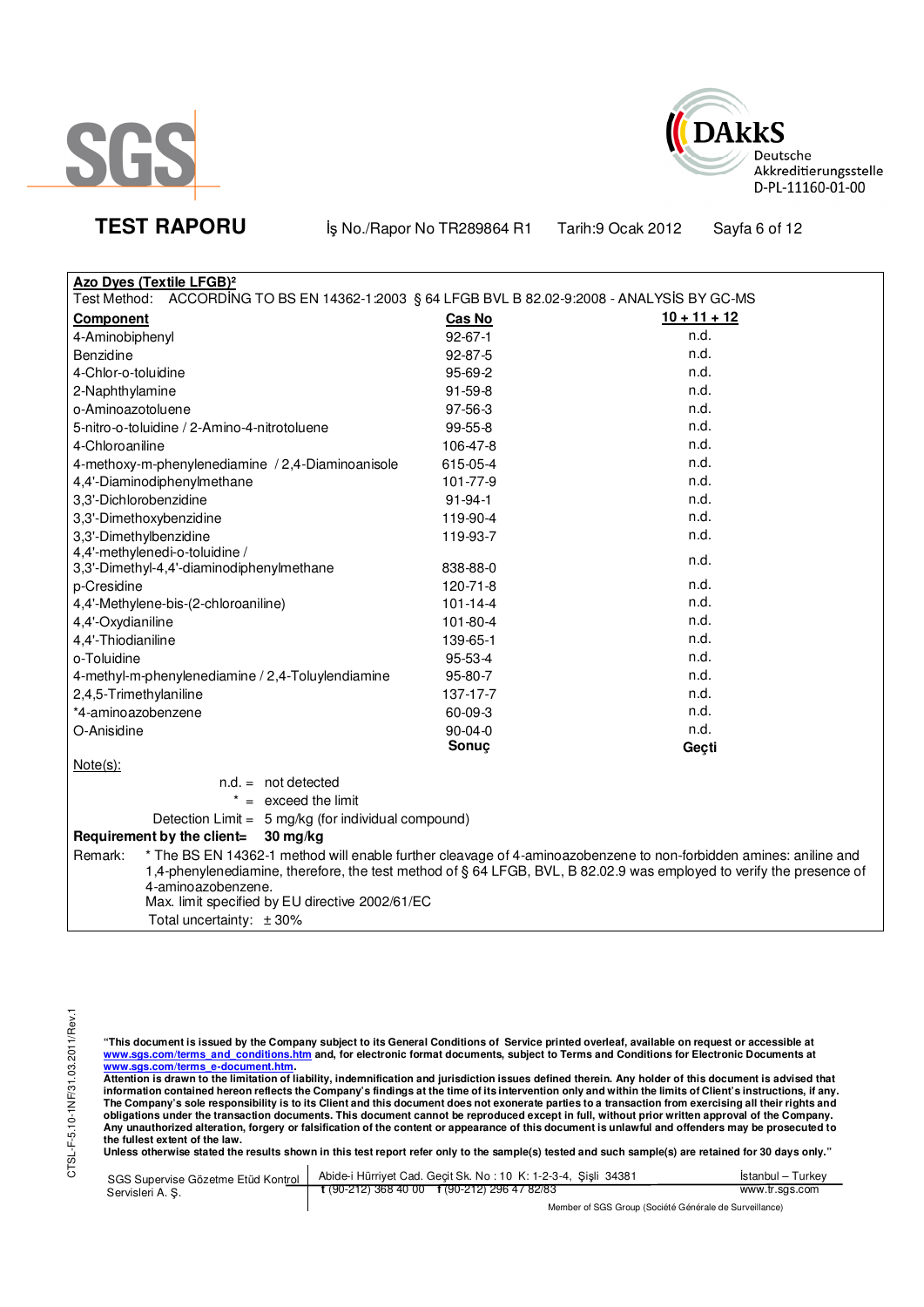



**TEST RAPORU** iş No./Rapor No TR289864 R1 Tarih:9 Ocak 2012 Sayfa 7 of 12

| Phthalates <sup>2</sup>             |                      |             |                                                                                                                                                                                                          |             |             |
|-------------------------------------|----------------------|-------------|----------------------------------------------------------------------------------------------------------------------------------------------------------------------------------------------------------|-------------|-------------|
| Test Method:                        |                      |             | WITH REFERENCE TO ASTM D3421:1975 - ANALYSIS BY GC/MS                                                                                                                                                    |             |             |
| Component                           | Cas No               | $1 + 2 + 3$ | $10 + 11 + 12$                                                                                                                                                                                           | $4 + 5 + 6$ | $7 + 8 + 9$ |
| Dibutyl Phthalate (DBP)             | 84-74-2              | n.d.        | n.d.                                                                                                                                                                                                     | n.d.        | n.d.        |
| Benzylbutyl Phthalate (BBP)         | 85-68-7              | n.d.        | n.d.                                                                                                                                                                                                     | n.d.        | n.d.        |
| Bis-(2-ethylhexyl) Phthalate (DEHP) | 117-81-7             | n.d.        | n.d.                                                                                                                                                                                                     | n.d.        | n.d.        |
| Diisononyl Phthalate (DINP)         | 28553-12-0           | n.d.        | n.d.                                                                                                                                                                                                     | n.d.        | n.d.        |
| Di-n-octyl Phthalate (DNOP)         | 117-84-0             | n.d.        | n.d.                                                                                                                                                                                                     | n.d.        | n.d.        |
| Diisodecyl Phthalate (DIDP)         | 26761-40-0           | n.d.        | n.d.                                                                                                                                                                                                     | n.d.        | n.d.        |
|                                     | Sonuç                | Geçti       | Gecti                                                                                                                                                                                                    | Geçti       | Gecti       |
| Note(s):                            |                      |             |                                                                                                                                                                                                          |             |             |
|                                     |                      |             | * Composite test has been performed as per the special request of client                                                                                                                                 |             |             |
| $n.d. =$                            | not detected         |             |                                                                                                                                                                                                          |             |             |
| $\star$                             | exceed the limit     |             |                                                                                                                                                                                                          |             |             |
| $\leq$ $=$                          | less than            |             |                                                                                                                                                                                                          |             |             |
| Detection $Limit =$                 | individual compound) |             | For DBP, BBP, DEHP and DNOP: 0,003%, For DINP, DIDP: 0,01% (for                                                                                                                                          |             |             |
| Total Uncertainty=                  | ± 25%                |             |                                                                                                                                                                                                          |             |             |
| Recommended Max. Limit=<br>Remark:  | mouth                |             | 0.1 % for Total (DBP+BBP+DEHP) For all childcare articles<br>0,1 % for Total (DINP+DNOP+DIDP) For childcare articles if it can be placed in the                                                          |             |             |
|                                     |                      |             | Recommended Max. limit specified by entries 51 and 52 of Regulation (EC) No<br>552/2009 amending Annex XVII of REACH Regulation (EC) No 1907/2006<br>(previously restricted under Directive 2005/84/EC). |             |             |

"This document is issued by the Company subject to its General Conditions of Service printed overleaf, available on request or accessible at<br>www.sgs.com/terms\_and\_conditions.htm\_and, for electronic format documents, subjec

<u>www.sgs.com/terms\_e-document.htm.</u><br>Attention is drawn to the limitation of liability, indemnification and jurisdiction issues defined therein. Any holder of this document is advised that<br>information contained hereon refle obligations under the transaction documents. This document cannot be reproduced except in full, without prior written approval of the Company.<br>Any unauthorized alteration, forgery or falsification of the content or appeara

**Unless otherwise stated the results shown in this test report refer only to the sample(s) tested and such sample(s) are retained for 30 days only."** 

| SGS Supervise Gözetme Etüd Kontrol | Abide-i Hürriyet Cad. Gecit Sk. No: 10 K: 1-2-3-4, Sisli 34381 | Istanbul – Turkev |  |  |
|------------------------------------|----------------------------------------------------------------|-------------------|--|--|
| Servisleri A. S.                   | $\frac{1}{2}$ (90-212) 368 40 00 f (90-212) 296 47 82/83       | www.tr.sgs.com    |  |  |
|                                    | Member of SGS Group (Société Générale de Surveillance)         |                   |  |  |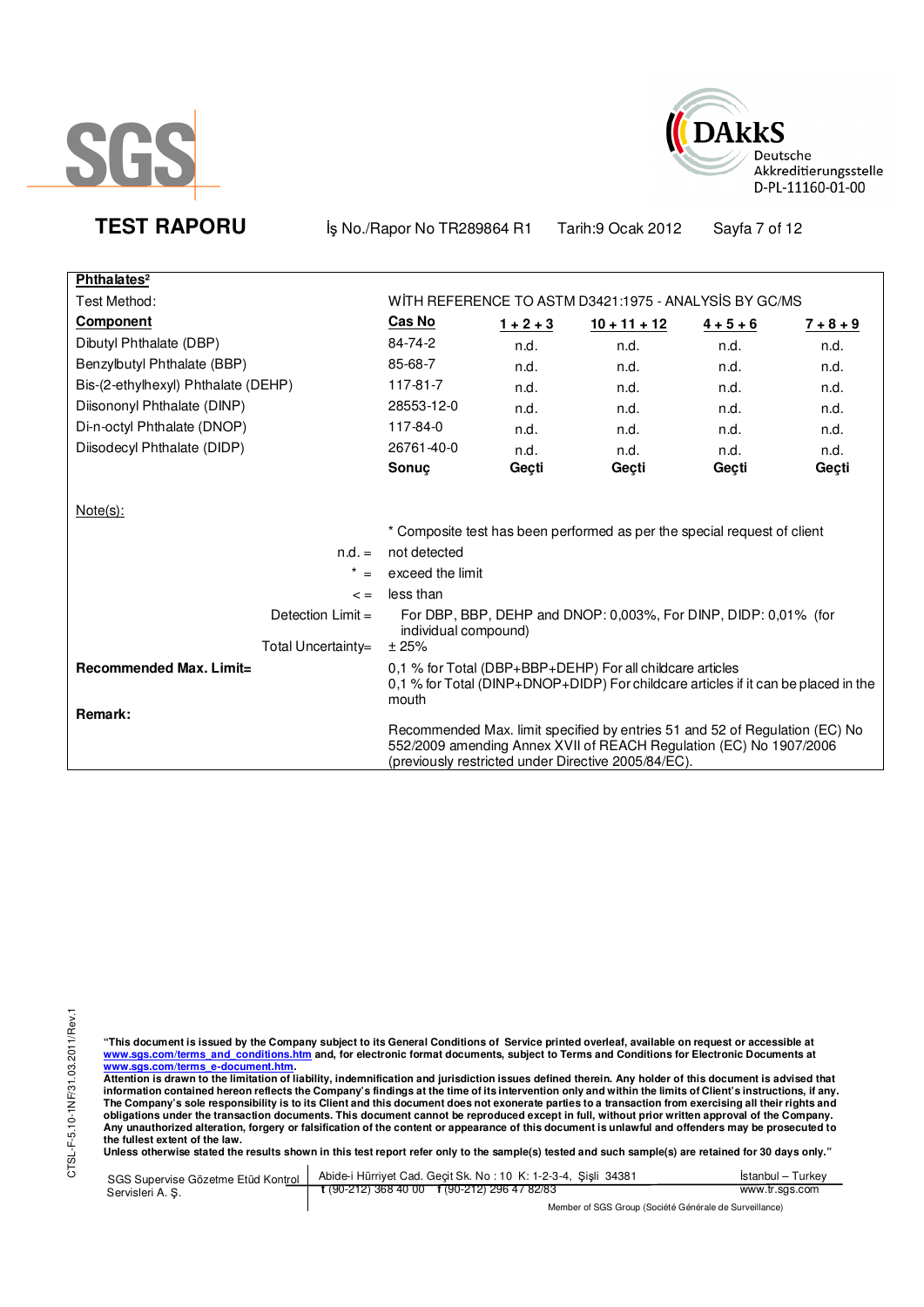



**TEST RAPORU By No./Rapor No TR289864 R1 Tarih:9 Ocak 2012** Sayfa 8 of 12

| <b>Allergenous Disperse Dyes<sup>2</sup></b>                                                                                                           |                                                                       |       |                            |       |             |       |
|--------------------------------------------------------------------------------------------------------------------------------------------------------|-----------------------------------------------------------------------|-------|----------------------------|-------|-------------|-------|
| Test Method:<br>WITH REFERENCE TO DIN 54231:2005 - ANALYSIS BY LC-DAD/MSD                                                                              |                                                                       |       |                            |       |             |       |
| Component                                                                                                                                              | Cas No                                                                |       | $1+2+3$ $10+11+12$ $4+5+6$ |       | $7 + 8 + 9$ | 13    |
| C.I. Disperse Blue 1 (Structure No: C.I. 64 500)                                                                                                       | 2475-45-8                                                             | n.d.  | n.d.                       | n.d.  | n.d.        | n.d.  |
| C.I. Disperse Blue 3 (Structure No: C.I. 61 505)                                                                                                       | 2475-46-9                                                             | n.d.  | n.d.                       | n.d.  | n.d.        | n.d.  |
| C.I. Disperse Blue 7 (Structure No: C.I. 62 500)                                                                                                       | 3179-90-6                                                             | n.d.  | n.d.                       | n.d.  | n.d.        | n.d.  |
| C.I. Disperse Blue 26 (Structure No: C.I. 63 305)                                                                                                      | 3860-63-7                                                             | n.d.  | n.d.                       | n.d.  | n.d.        | n.d.  |
| C.I. Disperse Blue 35                                                                                                                                  | 56524-77-7<br>56524-76-6                                              | n.d.  | n.d.                       | n.d.  | n.d.        | n.d.  |
| C.I. Disperse Blue 102                                                                                                                                 | 12222-97-8                                                            | n.d.  | n.d.                       | n.d.  | n.d.        | n.d.  |
| C.I. Disperse Blue 106                                                                                                                                 | 12223-01-7                                                            | n.d.  | n.d.                       | n.d.  | n.d.        | n.d.  |
| C.I. Disperse Blue 124                                                                                                                                 | 61951-51-7                                                            | n.d.  | n.d.                       | n.d.  | n.d.        | n.d.  |
| C.I. Disperse Brown 1                                                                                                                                  | 23355-64-8                                                            | n.d.  | n.d.                       | n.d.  | n.d.        | n.d.  |
| C.I. Disperse Orange 1 (Structure No: C.I. 11 080)                                                                                                     | 2581-69-3                                                             | n.d.  | n.d.                       | n.d.  | n.d.        | n.d.  |
| C.I. Disperse Orange 3 (Structure No: C.I. 11 005)                                                                                                     | 730-40-5                                                              | n.d.  | n.d.                       | n.d.  | n.d.        | n.d.  |
| C.I. Disperse Orange 37/76                                                                                                                             | 13301-61-6                                                            | n.d.  | n.d.                       | n.d.  | n.d.        | n.d.  |
| C.I. Disperse Red 1 (Structure No: C.I. 11 110)                                                                                                        | 2872-52-8                                                             | n.d.  | n.d.                       | n.d.  | n.d.        | n.d.  |
| C.I. Disperse Red 11 (Structure No: C.I. 62 015)                                                                                                       | 2872-48-2                                                             | n.d.  | n.d.                       | n.d.  | n.d.        | n.d.  |
| C.I. Disperse Red 17 (Structure No: C.I. 11 210)                                                                                                       | 3179-89-3                                                             | n.d.  | n.d.                       | n.d.  | n.d.        | n.d.  |
| C.I. Disperse Yellow 1 (Structure No: C.I. 10 345)                                                                                                     | 119-15-3                                                              | n.d.  | n.d.                       | n.d.  | n.d.        | n.d.  |
| C.I. Disperse Yellow 3 (Structure No: C.I. 11 855)                                                                                                     | 2832-40-8                                                             | n.d.  | n.d.                       | n.d.  | n.d.        | n.d.  |
| C.I. Disperse Yellow 9 (Structure No: C.I. 10 375)                                                                                                     | 6373-73-5                                                             | n.d.  | n.d.                       | n.d.  | n.d.        | n.d.  |
| C.I. Disperse Yellow 23                                                                                                                                | 6250-23-3                                                             | n.d.  | n.d.                       | n.d.  | n.d.        | n.d.  |
| C.I. Disperse Yellow 39                                                                                                                                |                                                                       | n.d.  | n.d.                       | n.d.  | n.d.        | n.d.  |
| C.I. Disperse Yellow 49                                                                                                                                | 54824-37-2                                                            | n.d.  | n.d.                       | n.d.  | n.d.        | n.d.  |
| C.I. Disperse Orange 149                                                                                                                               | 85136-74-9                                                            | n.d.  | n.d.                       | n.d.  | n.d.        | n.d.  |
|                                                                                                                                                        | Sonuç                                                                 | Geçti | Geçti                      | Geçti | Geçti       | Geçti |
| $Note(s)$ :                                                                                                                                            | Results reported on sample extract only. The unit of result is mg/kg. |       |                            |       |             |       |
| $n.d. =$                                                                                                                                               | not detected                                                          |       |                            |       |             |       |
| $* =$                                                                                                                                                  | exceed the limit                                                      |       |                            |       |             |       |
| $\leq$ =                                                                                                                                               | less than                                                             |       |                            |       |             |       |
| Detection Limit =                                                                                                                                      | 15 mg/kg (for individual compound)                                    |       |                            |       |             |       |
| Not detected<br>Requirement by the client=                                                                                                             |                                                                       |       |                            |       |             |       |
| 1/Rev.1<br>"This document is issued by the Company subject to its General Conditions of Service printed overleaf available on request or accessible at |                                                                       |       |                            |       |             |       |

"This document is issued by the Company subject to its General Conditions of Service printed overleaf, available on request or accessible at<br>www.sgs.com/terms\_and\_conditions.htm\_and, for electronic format documents, subjec

<u>www.sgs.com/terms\_e-document.htm.</u><br>Attention is drawn to the limitation of liability, indemnification and jurisdiction issues defined therein. Any holder of this document is advised that<br>information contained hereon refle obligations under the transaction documents. This document cannot be reproduced except in full, without prior written approval of the Company.<br>Any unauthorized alteration, forgery or falsification of the content or appeara

| SGS Supervise Gözetme Etüd Kontrol | Abide-i Hürriyet Cad. Gecit Sk. No: 10 K: 1-2-3-4, Sisli 34381 | <b>Istanbul</b> – Turkey |
|------------------------------------|----------------------------------------------------------------|--------------------------|
| Servisleri A.S.                    | $\frac{1}{2}$ (90-212) 368 40 00 f (90-212) 296 47 82/83       | www.tr.sgs.com           |
|                                    | Mombor of CCC Croup (Cooint Compraised do Curvaillance)        |                          |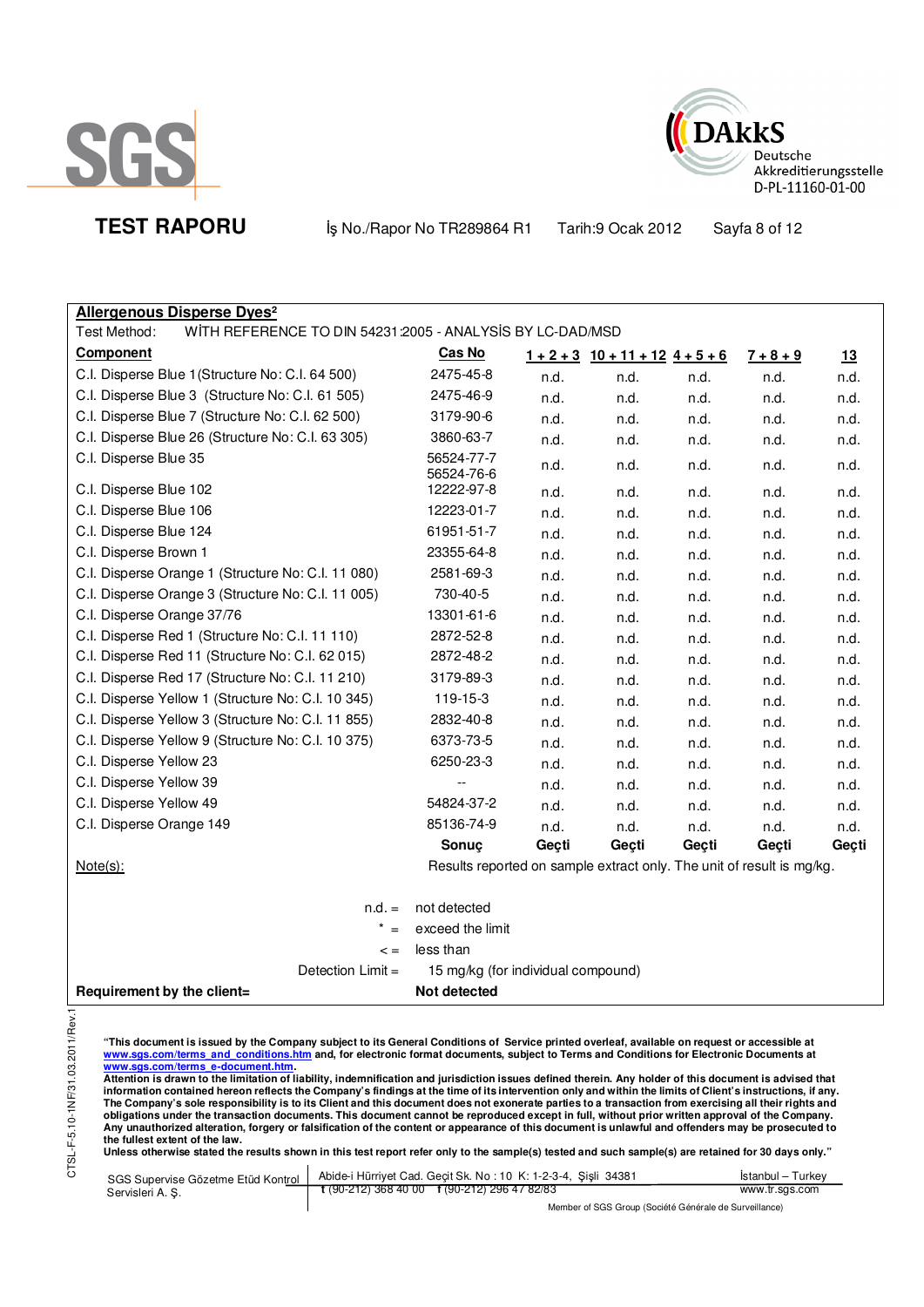



**TEST RAPORU** iş No./Rapor No TR289864 R1 Tarih:9 Ocak 2012 Sayfa 9 of 12

| <b>Allergenous Disperse Dyes<sup>2</sup></b>                              |                                    |                                                                       |           |
|---------------------------------------------------------------------------|------------------------------------|-----------------------------------------------------------------------|-----------|
| WITH REFERENCE TO DIN 54231:2005 - ANALYSIS BY LC-DAD/MSD<br>Test Method: |                                    |                                                                       |           |
| Component                                                                 | Cas No                             | <u> 15</u>                                                            | <u>16</u> |
| C.I. Disperse Blue 1 (Structure No: C.I. 64 500)                          | 2475-45-8                          | n.d.                                                                  | n.d.      |
| C.I. Disperse Blue 3 (Structure No: C.I. 61 505)                          | 2475-46-9                          | n.d.                                                                  | n.d.      |
| C.I. Disperse Blue 7 (Structure No: C.I. 62 500)                          | 3179-90-6                          | n.d.                                                                  | n.d.      |
| C.I. Disperse Blue 26 (Structure No: C.I. 63 305)                         | 3860-63-7                          | n.d.                                                                  | n.d.      |
| C.I. Disperse Blue 35                                                     | 56524-77-7<br>56524-76-6           | n.d.                                                                  | n.d.      |
| C.I. Disperse Blue 102                                                    | 12222-97-8                         | n.d.                                                                  | n.d.      |
| C.I. Disperse Blue 106                                                    | 12223-01-7                         | n.d.                                                                  | n.d.      |
| C.I. Disperse Blue 124                                                    | 61951-51-7                         | n.d.                                                                  | n.d.      |
| C.I. Disperse Brown 1                                                     | 23355-64-8                         | n.d.                                                                  | n.d.      |
| C.I. Disperse Orange 1 (Structure No: C.I. 11 080)                        | 2581-69-3                          | n.d.                                                                  | n.d.      |
| C.I. Disperse Orange 3 (Structure No: C.I. 11 005)                        | 730-40-5                           | n.d.                                                                  | n.d.      |
| C.I. Disperse Orange 37/76                                                | 13301-61-6                         | n.d.                                                                  | n.d.      |
| C.I. Disperse Red 1 (Structure No: C.I. 11 110)                           | 2872-52-8                          | n.d.                                                                  | n.d.      |
| C.I. Disperse Red 11 (Structure No: C.I. 62 015)                          | 2872-48-2                          | n.d.                                                                  | n.d.      |
| C.I. Disperse Red 17 (Structure No: C.I. 11 210)                          | 3179-89-3                          | n.d.                                                                  | n.d.      |
| C.I. Disperse Yellow 1 (Structure No: C.I. 10 345)                        | 119-15-3                           | n.d.                                                                  | n.d.      |
| C.I. Disperse Yellow 3 (Structure No: C.I. 11 855)                        | 2832-40-8                          | n.d.                                                                  | n.d.      |
| C.I. Disperse Yellow 9 (Structure No: C.I. 10 375)                        | 6373-73-5                          | n.d.                                                                  | n.d.      |
| C.I. Disperse Yellow 23                                                   | 6250-23-3                          | n.d.                                                                  | n.d.      |
| C.I. Disperse Yellow 39                                                   |                                    | n.d.                                                                  | n.d.      |
| C.I. Disperse Yellow 49                                                   | 54824-37-2                         | n.d.                                                                  | n.d.      |
| C.I. Disperse Orange 149                                                  | 85136-74-9                         | n.d.                                                                  | n.d.      |
|                                                                           | Sonuç                              | Geçti                                                                 | Geçti     |
| $Note(s)$ :                                                               |                                    | Results reported on sample extract only. The unit of result is mg/kg. |           |
| $n.d. =$                                                                  | not detected                       |                                                                       |           |
| $* =$                                                                     | exceed the limit                   |                                                                       |           |
| $\lt$ =                                                                   | less than                          |                                                                       |           |
| Detection Limit =                                                         | 15 mg/kg (for individual compound) |                                                                       |           |
| Requirement by the client=                                                | <b>Not detected</b>                |                                                                       |           |

"This document is issued by the Company subject to its General Conditions of Service printed overleaf, available on request or accessible at<br>www.sgs.com/terms\_and\_conditions.htm\_and, for electronic format documents, subjec

<mark>www.sgs.com/terms\_e-document.htm.</mark><br>Attention is drawn to the limitation of liability, indemnification and jurisdiction issues defined therein. Any holder of this document is advised that information contained hereon reflects the Company's findings at the time of its intervention only and within the limits of Client's instructions, if any.<br>The Company's sole responsibility is to its Client and this document obligations under the transaction documents. This document cannot be reproduced except in full, without prior written approval of the Company.<br>Any unauthorized alteration, forgery or falsification of the content or appeara

**Unless otherwise stated the results shown in this test report refer only to the sample(s) tested and such sample(s) are retained for 30 days only."** 

| SGS Supervise Gözetme Etüd Kontrol | Abide-i Hürriyet Cad. Geçit Sk. No: 10 K: 1-2-3-4, Şişli 34381 | Istanbul – Turkev |
|------------------------------------|----------------------------------------------------------------|-------------------|
| Servisleri A.S.                    | $\frac{1}{2}$ (90-212) 368 40 00 f (90-212) 296 47 82/83       | www.tr.sgs.com    |
|                                    |                                                                |                   |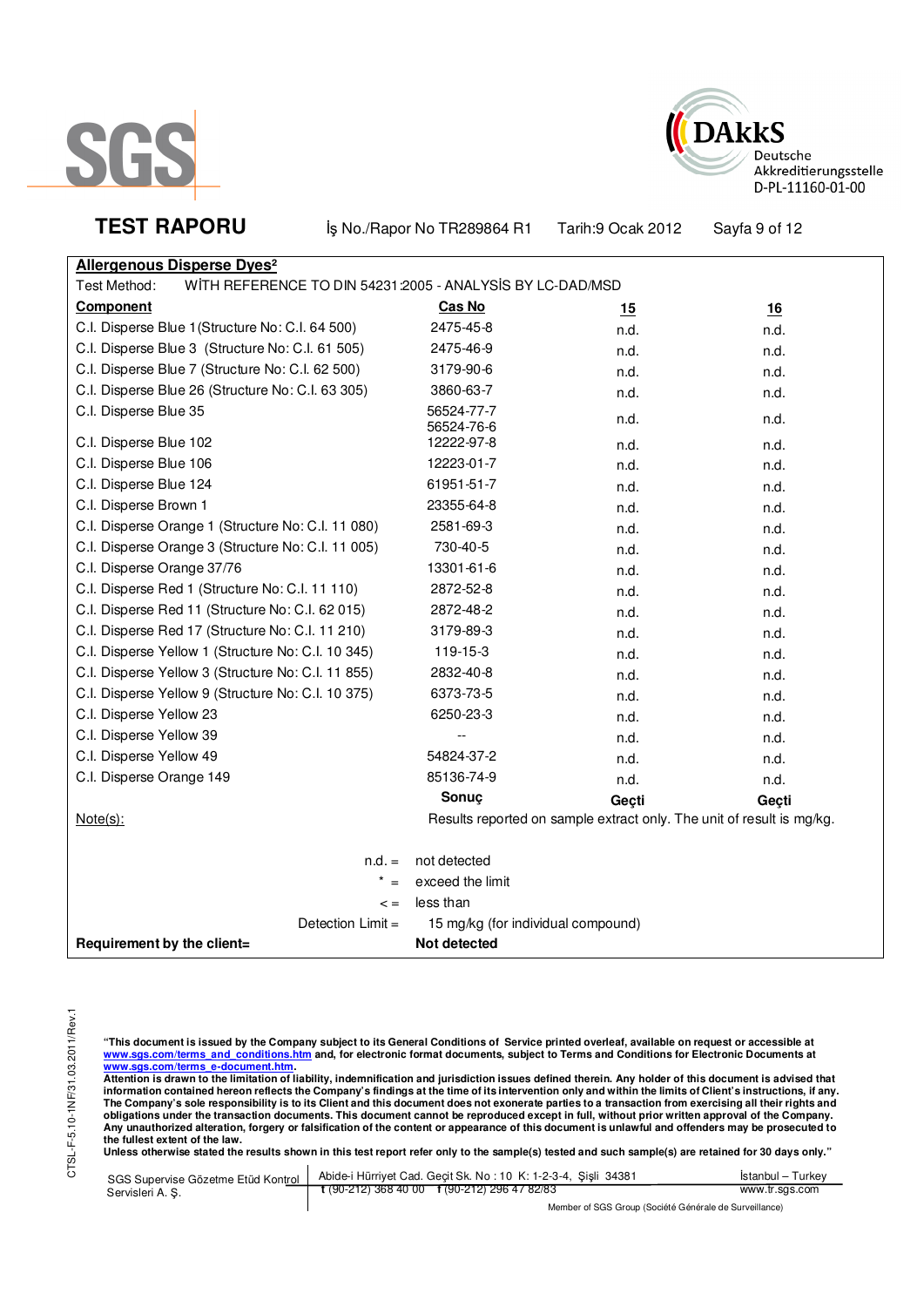



**TEST RAPORU By No./Rapor No TR289864 R1 Tarih:9 Ocak 2012** Sayfa 10 of 12

| <b>Migration of Certain Elements<sup>2</sup></b> |                  |                |             |                                                                                                   |       |
|--------------------------------------------------|------------------|----------------|-------------|---------------------------------------------------------------------------------------------------|-------|
| Test Method:                                     |                  |                |             | WITH REFERENCE TO BS EN 71-3:1995 BS 5665-3:1995 - ANALYSED BY ICP-OES/MS                         |       |
| <b>Component</b>                                 | $1 + 2 + 3$      | $10 + 11 + 12$ | $4 + 5 + 6$ | $7 + 8 + 9$                                                                                       | 13    |
| Antimony (Sb)                                    | n.d.             | n.d.           | n.d.        | n.d.                                                                                              | n.d.  |
| Arsenic (As)                                     | n.d.             | n.d.           | n.d.        | n.d.                                                                                              | n.d.  |
| Cadmium (Cd)                                     | n.d.             | n.d.           | n.d.        | n.d.                                                                                              | n.d.  |
| Chromium (Cr)                                    | n.d.             | n.d.           | n.d.        | n.d.                                                                                              | n.d.  |
| Lead (Pb)                                        | n.d.             | n.d.           | n.d.        | n.d.                                                                                              | n.d.  |
| Mercury (Hg)                                     | n.d.             | n.d.           | n.d.        | n.d.                                                                                              | n.d.  |
| Barium (Ba)                                      | n.d.             | n.d.           | n.d.        | n.d.                                                                                              | n.d.  |
| Selenium (Se)                                    | n.d.             | n.d.           | n.d.        | n.d.                                                                                              | n.d.  |
| Sonuç                                            | Geçti            | Geçti          | Geçti       | Geçti                                                                                             | Geçti |
| $Note(s)$ :                                      |                  |                |             |                                                                                                   |       |
|                                                  |                  |                |             |                                                                                                   |       |
| $n.d. =$                                         | not detected     |                |             |                                                                                                   |       |
| $* =$                                            | exceed the limit |                |             |                                                                                                   |       |
| $\leq$ =                                         | less than        |                |             |                                                                                                   |       |
| Detection Limit =                                | 10 $mg/kg$       |                |             | Sb: 5 mg/kg, As: 2,5 mg/kg, Ba: 10 mg/kg, Cd: 5 mg/kg, Cr: 5 mg/kg, Pb: 5 mg/kg, Hg: 5 mg/kg, Se: |       |
| Requirement by the client=                       | Arsenic (As)     |                |             | 25 mg/kg                                                                                          |       |
|                                                  | Cadmium (Cd)     | 75 mg/kg       |             |                                                                                                   |       |
|                                                  | Antimony (Sb)    | 60 mg/kg       |             |                                                                                                   |       |
|                                                  | Mercury (Hg)     | 60 mg/kg       |             |                                                                                                   |       |
|                                                  | Barium(Ba)       | 1000 mg/kg     |             |                                                                                                   |       |
|                                                  | Selenium (Se)    | 500 mg/kg      |             |                                                                                                   |       |
|                                                  | Lead(Pb)         | 90 mg/kg       |             |                                                                                                   |       |
|                                                  | Chromium(Cr)     |                |             | 60 mg/kg                                                                                          |       |
|                                                  |                  |                |             |                                                                                                   |       |

"This document is issued by the Company subject to its General Conditions of Service printed overleaf, available on request or accessible at<br>www.sgs.com/terms\_and\_conditions.htm\_and, for electronic format documents, subjec

<u>www.sgs.com/terms\_e-document.htm.</u><br>Attention is drawn to the limitation of liability, indemnification and jurisdiction issues defined therein. Any holder of this document is advised that<br>information contained hereon refle obligations under the transaction documents. This document cannot be reproduced except in full, without prior written approval of the Company.<br>Any unauthorized alteration, forgery or falsification of the content or appeara

**Unless otherwise stated the results shown in this test report refer only to the sample(s) tested and such sample(s) are retained for 30 days only."** 

| SGS Supervise Gözetme Etüd Kontrol | Abide-i Hürriyet Cad. Gecit Sk. No: 10 K: 1-2-3-4, Sisli 34381       | Istanbul – Turkev                                      |  |
|------------------------------------|----------------------------------------------------------------------|--------------------------------------------------------|--|
| Servisleri A.S.                    | $\frac{1}{2}$ (90-212) 368 40 00 $\frac{1}{2}$ (90-212) 296 47 82/83 | www.tr.sgs.com                                         |  |
|                                    |                                                                      | Member of SGS Group (Société Générale de Surveillance) |  |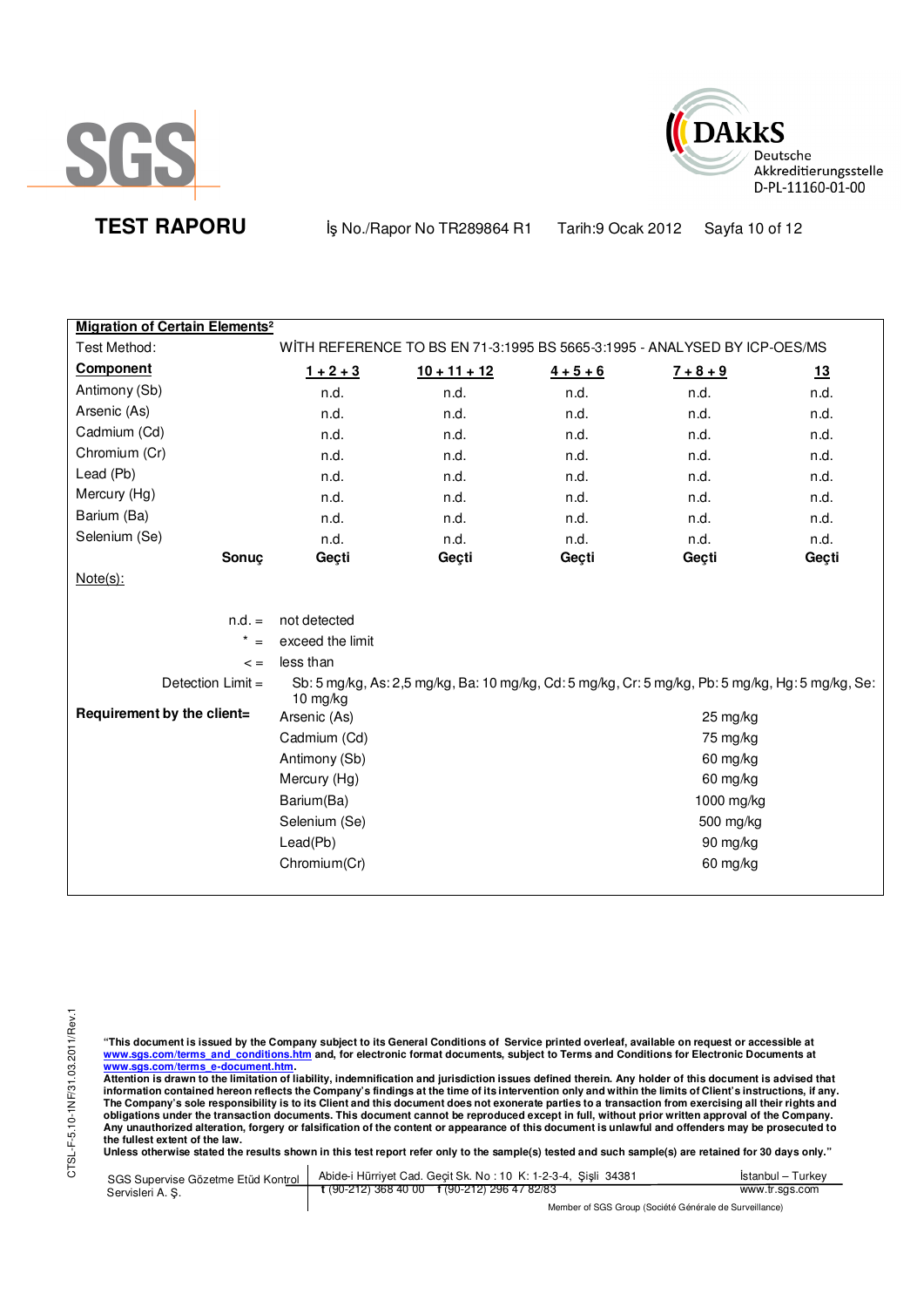



**TEST RAPORU b** iş No./Rapor No TR289864 R1 Tarih:9 Ocak 2012 Sayfa 11 of 12

| <b>Migration of Certain Elements<sup>2</sup></b> |                  |       |           |                                                                                                   |  |
|--------------------------------------------------|------------------|-------|-----------|---------------------------------------------------------------------------------------------------|--|
| Test Method:                                     |                  |       |           | WITH REFERENCE TO BS EN 71-3:1995 BS 5665-3:1995 - ANALYSED BY ICP-OES/MS                         |  |
| <b>Component</b>                                 |                  | 14    | <u>15</u> | 16                                                                                                |  |
| Antimony (Sb)                                    |                  | n.d.  | n.d.      | n.d.                                                                                              |  |
| Arsenic (As)                                     |                  | n.d.  | n.d.      | n.d.                                                                                              |  |
| Cadmium (Cd)                                     |                  | n.d.  | n.d.      | n.d.                                                                                              |  |
| Chromium (Cr)                                    |                  | n.d.  | n.d.      | n.d.                                                                                              |  |
| Lead (Pb)                                        |                  | n.d.  | n.d.      | n.d.                                                                                              |  |
| Mercury (Hg)                                     |                  | n.d.  | n.d.      | n.d.                                                                                              |  |
| Barium (Ba)                                      |                  | n.d.  | n.d.      | n.d.                                                                                              |  |
| Selenium (Se)                                    |                  | n.d.  | n.d.      | n.d.                                                                                              |  |
| Sonuç                                            |                  | Geçti | Geçti     | Geçti                                                                                             |  |
| $Note(s)$ :                                      |                  |       |           |                                                                                                   |  |
|                                                  |                  |       |           |                                                                                                   |  |
| $n.d. =$                                         | not detected     |       |           |                                                                                                   |  |
| $\star$<br>$=$                                   | exceed the limit |       |           |                                                                                                   |  |
| $\lt$ =                                          | less than        |       |           |                                                                                                   |  |
| Detection Limit =                                | 10 mg/kg         |       |           | Sb: 5 mg/kg, As: 2,5 mg/kg, Ba: 10 mg/kg, Cd: 5 mg/kg, Cr: 5 mg/kg, Pb: 5 mg/kg, Hg: 5 mg/kg, Se: |  |
| Requirement by the client=                       | Arsenic (As)     |       |           | 25 mg/kg                                                                                          |  |
|                                                  | Cadmium (Cd)     |       |           | 75 mg/kg                                                                                          |  |
|                                                  | Antimony (Sb)    |       |           | 60 mg/kg                                                                                          |  |
|                                                  | Mercury (Hg)     |       |           | 60 mg/kg                                                                                          |  |
|                                                  | Barium(Ba)       |       |           | 1000 mg/kg                                                                                        |  |
|                                                  | Selenium (Se)    |       |           | 500 mg/kg                                                                                         |  |
|                                                  | Lead(Pb)         |       |           | 90 mg/kg                                                                                          |  |
|                                                  | Chromium(Cr)     |       |           | 60 mg/kg                                                                                          |  |
|                                                  |                  |       |           |                                                                                                   |  |

"This document is issued by the Company subject to its General Conditions of Service printed overleaf, available on request or accessible at<br>www.sgs.com/terms\_and\_conditions.htm\_and, for electronic format documents, subjec

<u>www.sgs.com/terms\_e-document.htm.</u><br>Attention is drawn to the limitation of liability, indemnification and jurisdiction issues defined therein. Any holder of this document is advised that<br>information contained hereon refle obligations under the transaction documents. This document cannot be reproduced except in full, without prior written approval of the Company.<br>Any unauthorized alteration, forgery or falsification of the content or appeara

**Unless otherwise stated the results shown in this test report refer only to the sample(s) tested and such sample(s) are retained for 30 days only."** 

| SGS Supervise Gözetme Etüd Kontrol | Abide-i Hürriyet Cad. Gecit Sk. No: 10 K: 1-2-3-4, Sisli 34381 | Istanbul – Turkev                                      |  |
|------------------------------------|----------------------------------------------------------------|--------------------------------------------------------|--|
| Servisleri A. S.                   | $\frac{1}{2}$ (90-212) 368 40 00 f (90-212) 296 47 82/83       | www.tr.sgs.com                                         |  |
|                                    |                                                                | Member of SGS Group (Société Générale de Surveillance) |  |